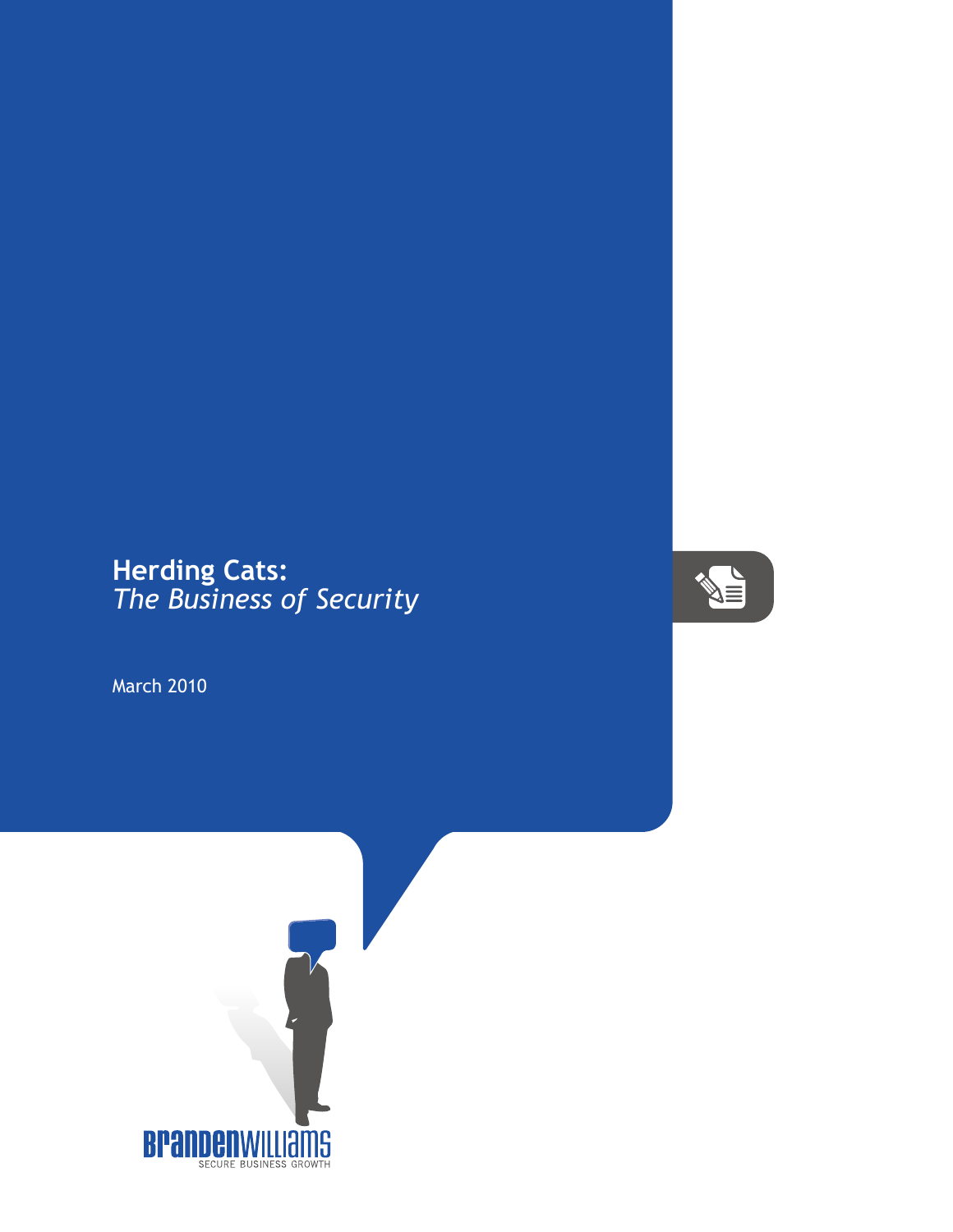Here's a quick poll for all you readers. Who out there has MORE security resources (financial and human) than are needed to operate an efficient and effective information security program?

(Wait for it…. Hrm… all I hear is crickets. And not just because I can't hear you through the tubes.)

If you were posing as a cricket so that the rest of us would not glare at you, bra-vo. You are either doing something very right or something very wrong.

For the rest of us, we constantly fight the battle of doing what is right over doing what is minimally required and funded. If you don't believe me, let's take a look at why we do SAS-70 audits or PCI DSS assessments. We certainly have not been doing them in support of a larger, mature security architecture program. Maybe a few of you have, but see the paragraph above. You must be one of the few doing something very right.

Both of the aforementioned activities usually are driven by a compliance requirement, an audit finding, or marketing and sales for use as a competitive differentiator. The latter one is one of my favorite justifications for an audit as it is the perfect embodiment of the colloquialism, "put the cart before the horse." If these activities are instead done in support of a larger security framework, that's when it truly becomes a competitive differentiator, and the horse and cart are in the right order.

I've often said that we security professionals are not doing enough to partner with areas outside of our direct control (or influence). Specifically, we do a poor job at helping the business side understand why our initiatives are important (imperative, even), such that we do have adequate resources to accomplish our goals in a reasonable timeframe. The main problem is that we do not have realistic expectations on what is "adequate" and "reasonable." Or, if we do, we are not communicating those effectively such that the business just sits back and says, "OK, where do I sign?"

Effective security management requires a business approach and good relationship management with all levels of management to ensure that CISOs are not treated as the weaker, more feeble sidekick of the CIO. It's easy to be the guy that squawks about "you should do this," or "you are doing that wrong," or screams "I TOLD YOU SO!" immediately following a breach. But nobody likes that guy. The measure of our success should be more than "we've been breach free since 2003.<sup>1</sup>" If we figure out how to deliver value back to the business, we ensure that some other guy's budget gets cut before ours.

In the last several years I have met many CISOs that have a business education (or background) that are taking their turn at figuring out how to run an efficient security function inside a quarterly driven, cost neurotic company. Ironically, it might be easier to run a security program inside of a smaller, non-public company than inside of some of the greatest global corporations. In the big companies, you need someone who understands how to build relationships and the inner workings of corporate P&L management watching over your security function.

Fighting for resources is part of any executive's job, and not something unique to the CISO role. The more successful executives are ones that align themselves with the revenue side of the business (as opposed to cost), and do a better job negotiating their share of

**FOOTNOTES** *1 Ted Moseby, Architect.*

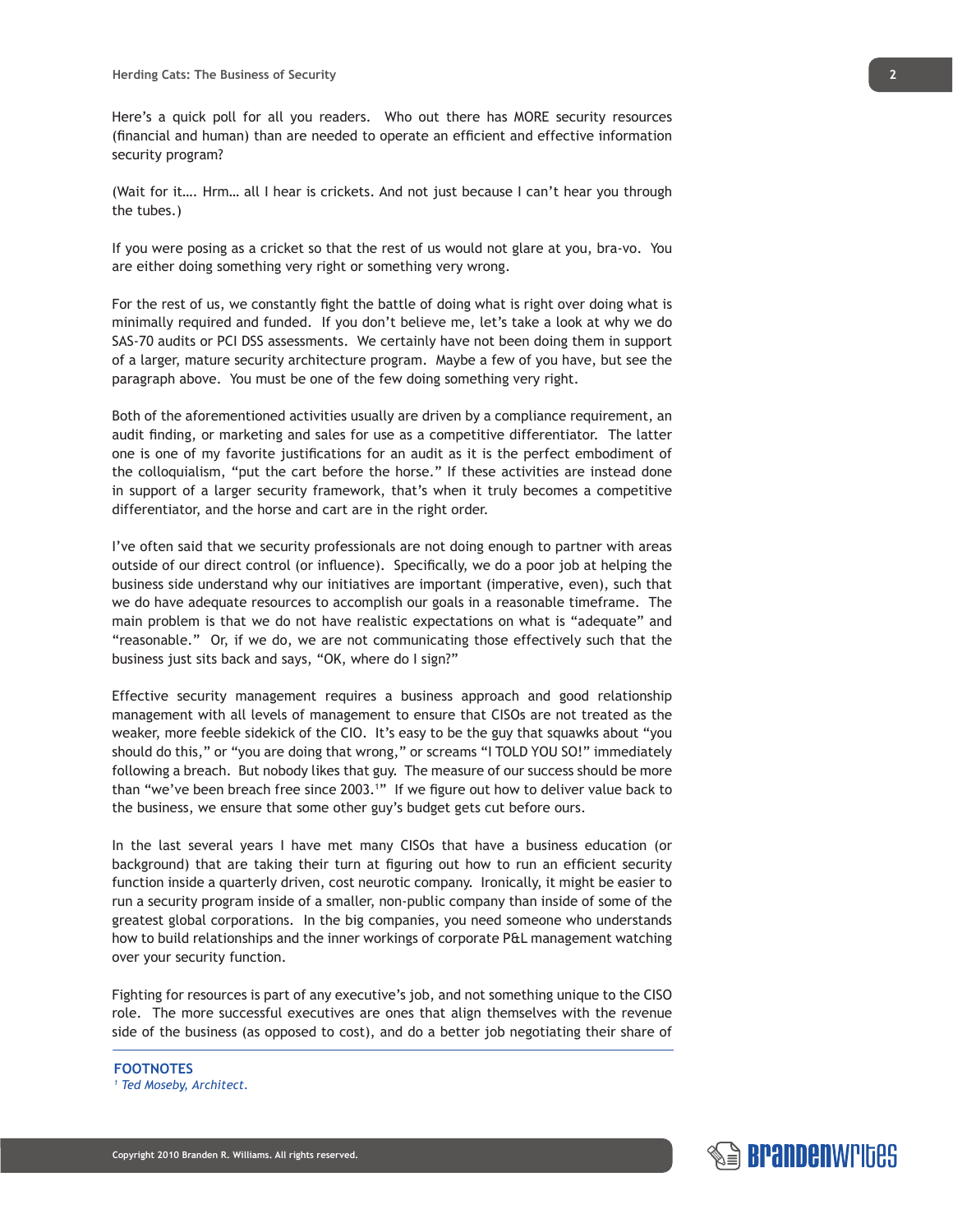the P&L. Successful CISOs will be able to do both of these.

Should you find yourself in the role of a CISO, your goals for working the business side are fairly clear. The better you can navigate the normal corporate planning process, the more likely you will have the resources you need to keep your name out of the news (at a minimum). Consider taking a class on negotiation or corporate finance. It will serve you well as you chase the rats around the course, and will make you a more rounded executive or manager.

Those classes are not just for executives either! Managers have to negotiate part of the P&L for their projects too. Even individual contributors benefit from learning more about the business and grooming themselves for the top spot.

Security is a business problem. To fail to treat it as such will forever keep you as a thorn in the CIOs side.